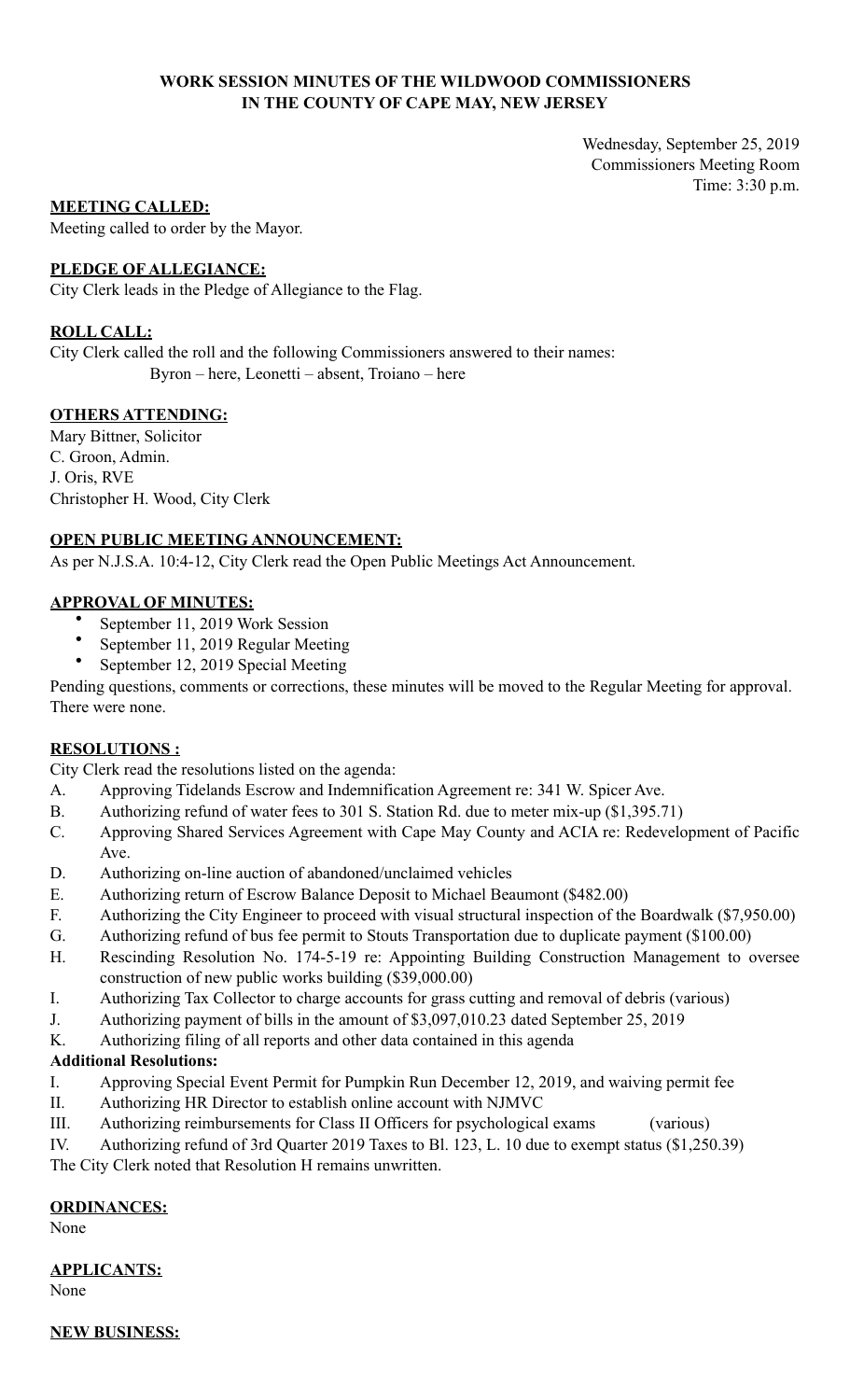The Mayor said that after some discussions with the BID, the "Roar to the Shore" Motorcycle Weekend in Wildwood may have come to an end. He said the event is becoming something it was not intended to be, with some "bad elements" coming to town. Commissioner Byron said he's on the fence about it, but he'd hate to throw in the towel.

# **REPORTS:**

• Engineer's Report – On file in the Engineer's Office.

# **EXECUTIVE SESSION:**

• Potential Litigation – ADA complaint

**ADJOURNED:** There being no further business to be discussed, this Work Session was adjourned at 3:42 p.m. Remarks as typed highlighted not verbatim as to subject matter. MOTION: Byron SECONDED: Troiano ROLL CALL: Byron – Yes, Leonetti – Absent, Troiano – Yes

PETER BYRON, COMMISSIONER

 $\mathcal{L}_\mathcal{L} = \mathcal{L}_\mathcal{L} = \mathcal{L}_\mathcal{L} = \mathcal{L}_\mathcal{L} = \mathcal{L}_\mathcal{L} = \mathcal{L}_\mathcal{L} = \mathcal{L}_\mathcal{L} = \mathcal{L}_\mathcal{L} = \mathcal{L}_\mathcal{L} = \mathcal{L}_\mathcal{L} = \mathcal{L}_\mathcal{L} = \mathcal{L}_\mathcal{L} = \mathcal{L}_\mathcal{L} = \mathcal{L}_\mathcal{L} = \mathcal{L}_\mathcal{L} = \mathcal{L}_\mathcal{L} = \mathcal{L}_\mathcal{L}$ 

 $\mathcal{L}_\mathcal{L} = \mathcal{L}_\mathcal{L} = \mathcal{L}_\mathcal{L} = \mathcal{L}_\mathcal{L} = \mathcal{L}_\mathcal{L} = \mathcal{L}_\mathcal{L} = \mathcal{L}_\mathcal{L} = \mathcal{L}_\mathcal{L} = \mathcal{L}_\mathcal{L} = \mathcal{L}_\mathcal{L} = \mathcal{L}_\mathcal{L} = \mathcal{L}_\mathcal{L} = \mathcal{L}_\mathcal{L} = \mathcal{L}_\mathcal{L} = \mathcal{L}_\mathcal{L} = \mathcal{L}_\mathcal{L} = \mathcal{L}_\mathcal{L}$ 

 $\mathcal{L}_\mathcal{L} = \mathcal{L}_\mathcal{L} = \mathcal{L}_\mathcal{L} = \mathcal{L}_\mathcal{L} = \mathcal{L}_\mathcal{L} = \mathcal{L}_\mathcal{L} = \mathcal{L}_\mathcal{L} = \mathcal{L}_\mathcal{L} = \mathcal{L}_\mathcal{L} = \mathcal{L}_\mathcal{L} = \mathcal{L}_\mathcal{L} = \mathcal{L}_\mathcal{L} = \mathcal{L}_\mathcal{L} = \mathcal{L}_\mathcal{L} = \mathcal{L}_\mathcal{L} = \mathcal{L}_\mathcal{L} = \mathcal{L}_\mathcal{L}$ 

# ANTHONY LEONETTI, COMMISSIONER

# ERNEST TROIANO, JR., MAYOR

ATTEST:\_\_\_\_\_\_\_\_\_\_\_\_\_\_\_\_\_\_\_\_\_\_\_\_\_\_\_\_\_\_\_\_\_\_

CHRISTOPHER H. WOOD, CITY CLERK

 DATE MINUTES APPROVED: October 9, 2019 CHRISTOPHER H. WOOD, CITY CLERK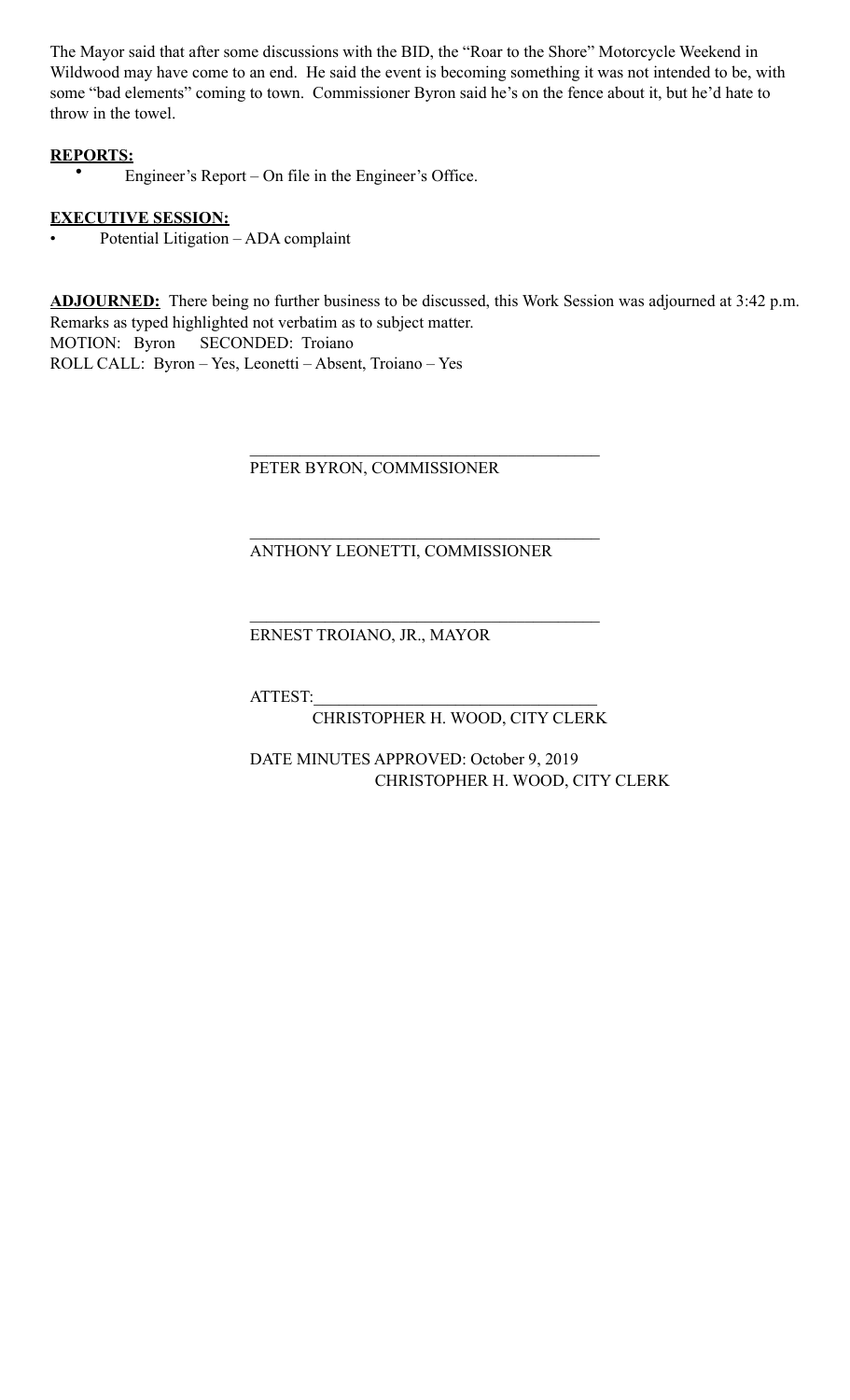## **REGULAR COMMISSION MINUTES OF THE WILDWOOD COMMISSIONERS IN THE COUNTY OF CAPE MAY, NEW JERSEY**

Wednesday, September 25, 2019 Commissioner's Meeting Room Time: 3:43 p.m.

#### **MEETING CALLED**

Meeting called to order by the Mayor.

#### **PLEDGE OF ALLEGIANCE**

City Clerk leads in the Pledge of Allegiance to the Flag.

### **ROLL CALL**

City Clerk called the roll and the following Commissioners answered to their names: Byron – here, Leonetti – absent, Troiano - here

#### **OTHERS ATTENDING**

Mary Bittner, Solicitor C. Groon, Admin. J. Oris, RVE Christopher H. Wood, City Clerk

#### **OPEN PUBLIC MEETING ANNOUNCEMENT**

As per N.J.S.A. 10:4-12, City Clerk read the Open Public Meetings Act Announcement.

### **EARLY PUBLIC COMMENT:**

• None

## **APPROVAL OF MINUTES:**

- September 11, 2019 Work Session
- September 11, 2019 Regular Meeting
- September 12, 2019 Special Meeting

MOTION: Troiano SECOND: Byron

ROLL CALL: Byron – Yes, Leonetti – Absent, Troiano – Yes

**RESOLUTIONS**: City Clerk read the resolutions listed on the agenda.

- 310-9-19 Approving Tidelands Escrow and Indemnification Agreement re: 341 W. Spicer Ave.
- 311-9-19 Authorizing refund of water fees to 301 S. Station Rd. due to meter mix-up (\$1,395.71)
- 312-9-19 Approving Shared Services Agreement with Cape May County and ACIA re: Redevelopment of Pacific Ave.
- 313-9-19 Authorizing on-line auction of abandoned/unclaimed vehicles
- 314-9-19 Authorizing return of Escrow Balance Deposit to Michael Beaumont (\$482.00)
- 315-9-19 Authorizing the City Engineer to proceed with visual structural inspection of the Boardwalk (\$7,950.00)
- 316-9-19 Authorizing refund of bus fee permit to Stouts Transportation due to duplicate payment (\$100.00)
- 317-9-19 Rescinding Resolution No. 174-5-19 re: Appointing Building Construction Management to oversee construction of new public works building (\$39,000.00)
- 318-9-19 Authorizing Tax Collector to charge accounts for grass cutting and removal of debris (various)
- 319-9-19 Authorizing payment of bills in the amount of \$3,097,010.23 dated September 25, 2019
- 320-9-19 Authorizing filing of all reports and other data contained in this agenda
- 321-9-19 Approving Special Event Permit for Pumpkin Run December 12, 2019, and waiving permit fee
- 322-9-19 Authorizing HR Director to establish online account with NJMVC
- 323-9-19 Authorizing reimbursements for Class II Officers for psychological exams (various)
- 324-9-19 Authorizing refund of 3rd Quarter 2019 Taxes to Bl. 123, L. 10 due to exempt status (\$1,250.39)

MOTION: Troiano SECOND: Byron ROLL CALL: Byron – Yes, Leonetti – Absent, Troiano – Yes